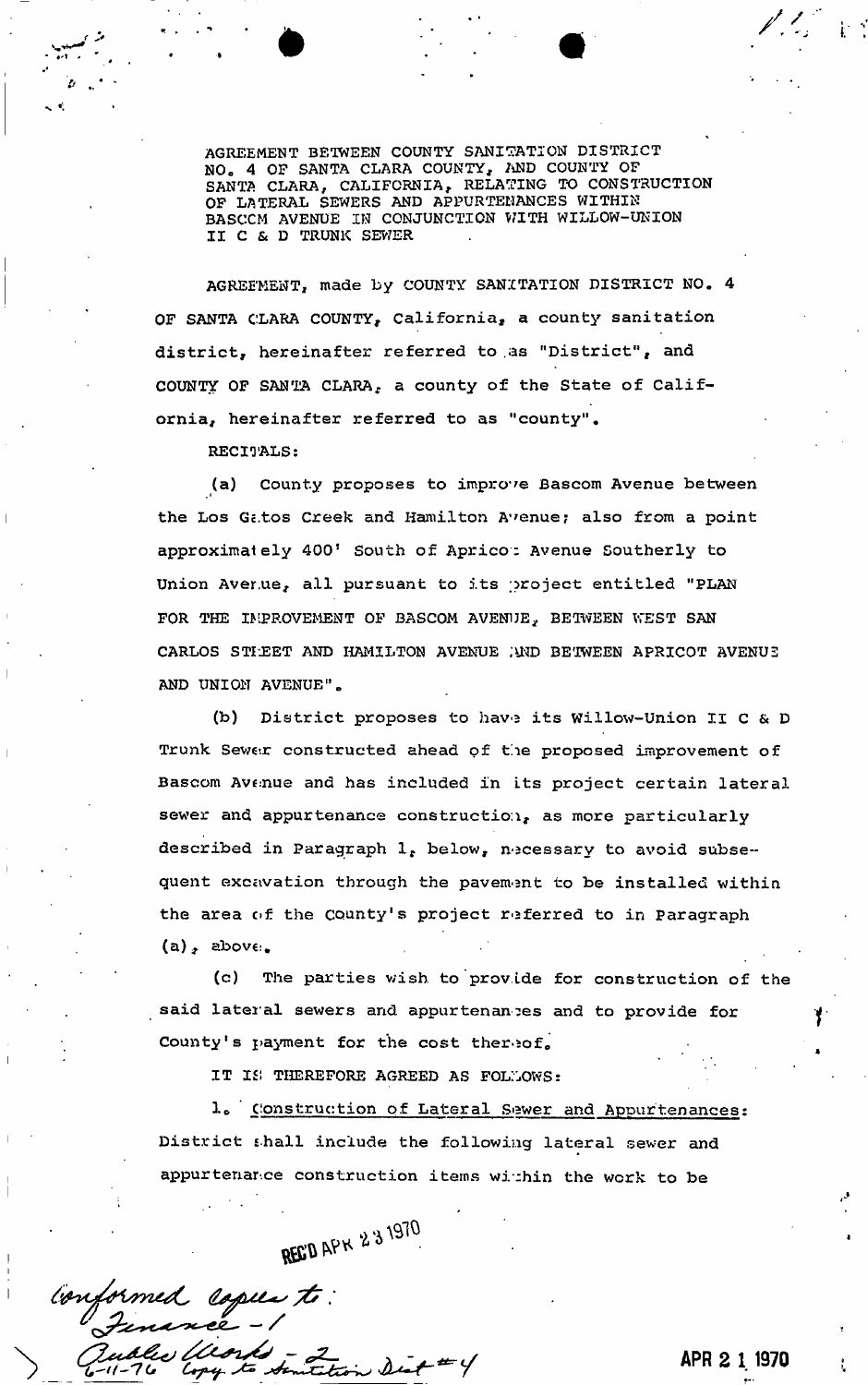performed pursuant to a contract awarded to low bidding contractor at the unit prices listed:

ESTIMATED COST TO COUNTY OF SANTA CLARA Bid Xtem 14a 19' of 4" lateral @ \$14 \$ 266 Bid Ttem 14b 17' of 6" lateral @ \$20 340 Bid Item 15 120' of 4" lateral @ \$12 1,440 Sewer taps 7 8 \$30 210 Bid Item 16 12 Y-T combo © \$20 240 Bid Item 17 1 relocate cleanout 100 Cleanout box 4 To<sub>'al</sub> Contract Items \$ 2,600 Contingencies @ 10% 260 Subtotal of Construction & Materials **\$** 2 / 860 Engineering & Inspection @ 15% 429 TOWAL ESTIMATED COST TO COUNTY \$ 3,289

2. Modification of Construction: District may modify the quantities of sewer and appurtenance construction set forth in Paragraph 1, above, to provide for conditions found during construction of the sewers and street improvements, upon approval of County's Director of Public Works, at the un:.t prices set forth.

3. Payments by County for Construction: County shall make construction progress payments to District, at the times and in tho manner provided in District's specifications applicable to said sewer construction, based on ninety percent (90%; of the value of completed work as determined by District. Final payment for construction shall be made thirty-five (35) days after the recordation of a notice of completion by the District.

4. Ingineering Services: District shall provide all engineering services required for the sewer and appurtenance construction set forth in Paragraph 1, above, including

 $r<sub>1</sub>$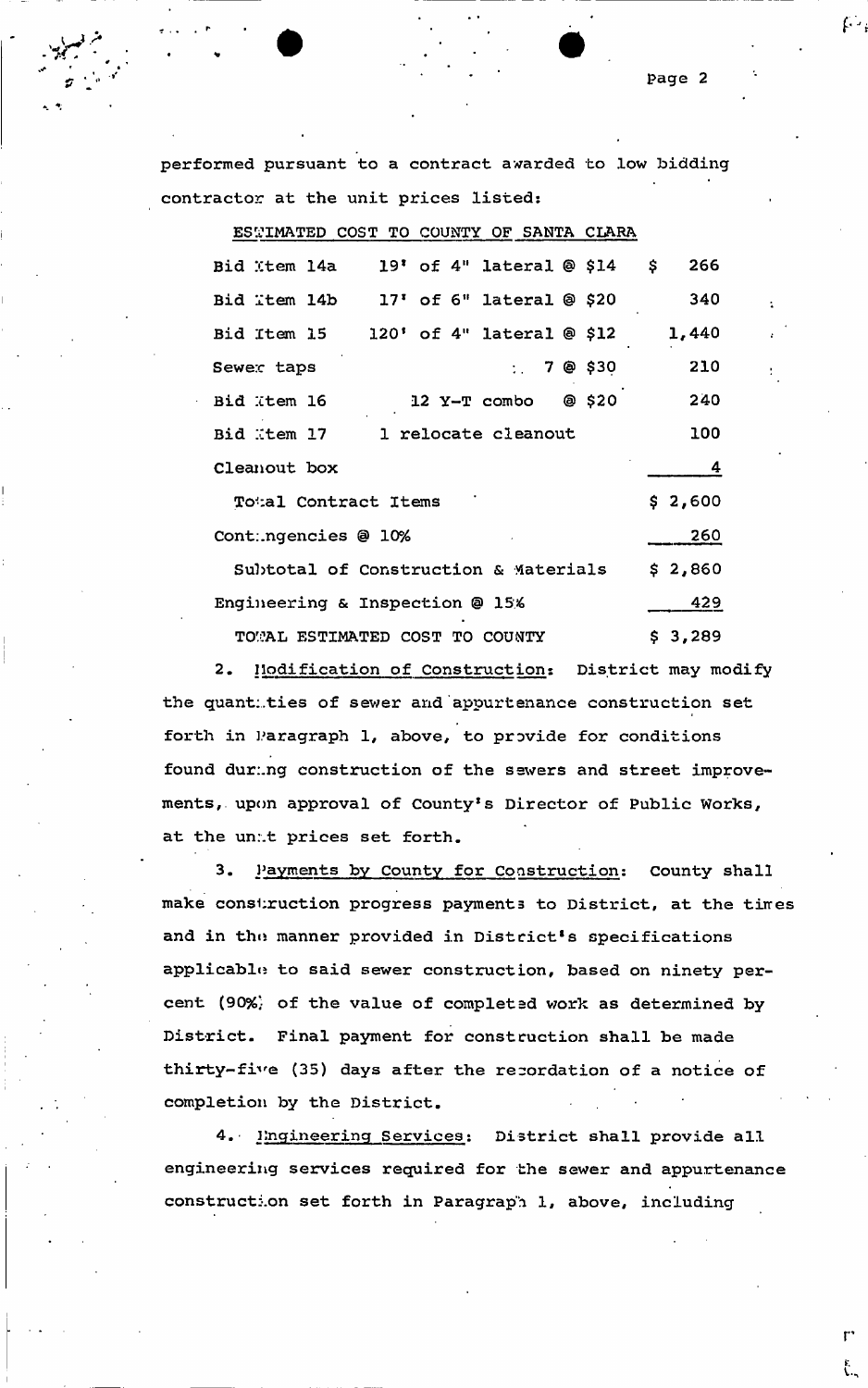preparation of plans and specifications, field controls for construction; inspection of construction and determination of quantifies constructed.

5. Payment by County for Engineering Services: County shall pay District for engineering services provided pursuant to Paragraph 4, above, based on that part of the total cost of engineering services for the District's Willow-Union II C & D Trunk Sewer project as the cost of the sewer and appurtenance construction set forth in Paragraph 1, above, bears to the total project construction cost, but not to exceed fifteen per. cent (15%) of the cost of the sewer and appurtenaice construction set forth in Paragraph  $l<sub>r</sub>$  above. Payments shall be made within sixty (60) days after receipt of statemsnt from District.

6. Commencement of Construction: This agreement shall be null and void, and of no force and effect, and County shall not be required to make any payments to District, if construction of the sewer and appurtenance construction set forth in Paragraph 1, above, is not commenced prior to July 1, 1970.

7. Indemnification: District shall indemnify and save harmless County from any and all loss arising out of any clains, demands or actions, resulting from the sewer aid appurtenance construction set for :h in Paragraph  $l_i$  above, except as hereinabove provided.

IN VTTNESS WEREOF, the parties have executed this agreement this day of **APR 2 1 1970**.

 $ATTEST:$  $\mathcal{N} \subset \mathcal{N}$ Chairman • Chairman • Chairman

**ATTEST COUNTY OF SANTA CLARA** 1 Sekongr

Clerk of the Board of Supervisors

COUNTY SANITATION DISTRICT NO. 4 . OF SANTA CLARA COUNTY, CALIFORNIA

 $y \rightarrow b$   $y \rightarrow b$   $y \rightarrow b$   $y \rightarrow b$   $y \rightarrow b$ 

By *Uller* CAU

of Supervisors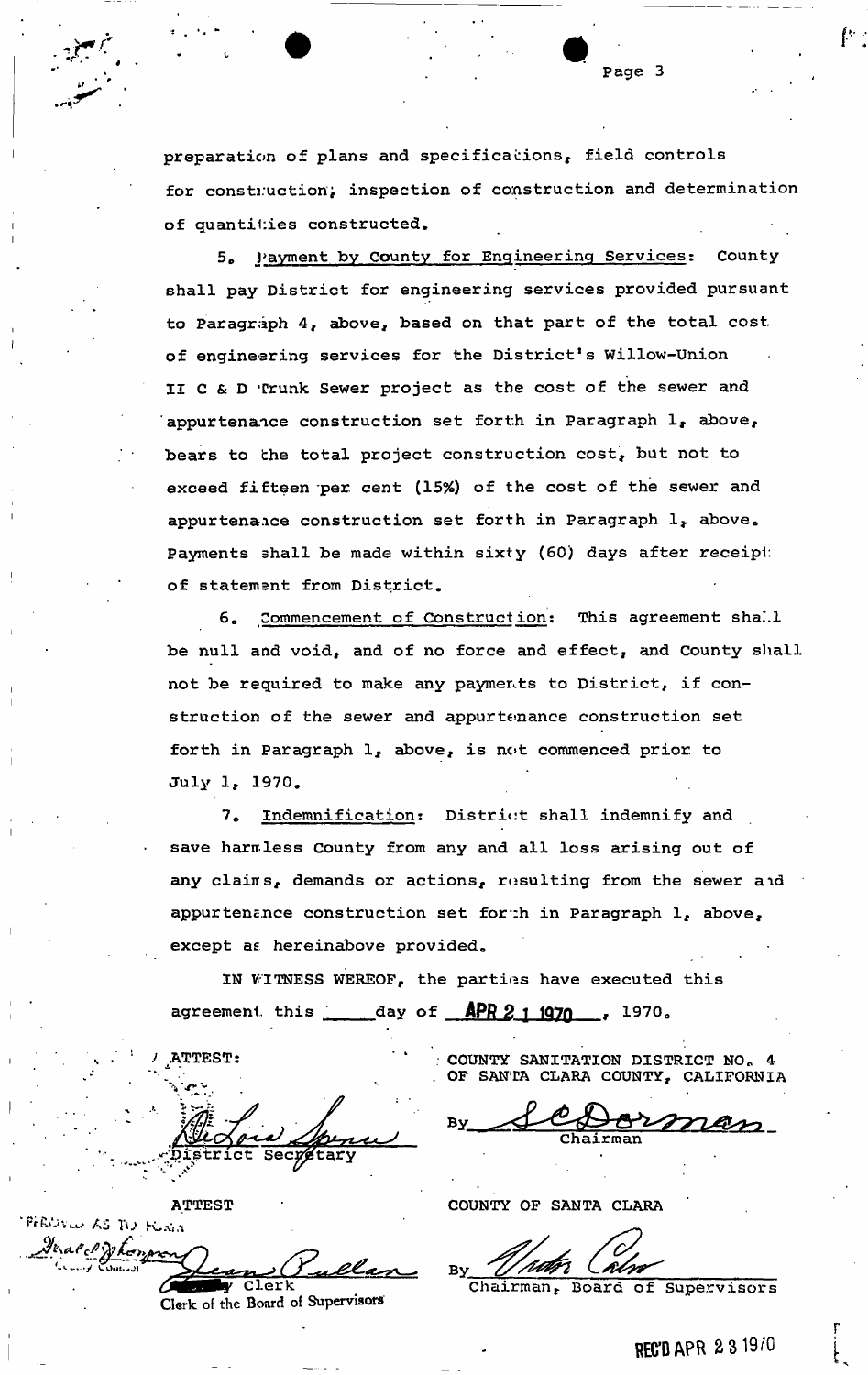**April 21, 1970** 

**I County Sanitation District No. 4 100 E» Sunnyoaks Avenue I P. 0. Box 368**  Campbell, California 95008 **Attentions Mr. P. R. Nichols** 

**Subject: Agreement with County Sanitation District No. 4 FoiConstruction of Lateral Sewers and Appurtenances within Bascom Avenue in conjunction with Willow-Union II C & D Trunk Sewer (Bascom Avenue Widening Project)** 

## **Dear Mr. Nichols t**

 $|$  -section  $\mathcal{S}$ 

 $\overline{a}$ 

Enclosed you will find an original and  $one$  copies of **an agreement between the County of Santa Clara and the party (ies) named above. The Board of Supervisors at its regularly scheduled meeting on April** *zl,* **1970, authorized its Chairman to execute this agreement on behalf of the County,** 

**After execution of all copies, we would appreciate your**  returning **One** copy  $\forall$ Pes) to this office.

**Very truly yours,** 

**JEAN PULLAN, Clerk of the Board of Supervisors** 

**By** 

**Deputy Clerk** 

JPfcb **Encls. cci Public Works Dept.** 

**NO. 1**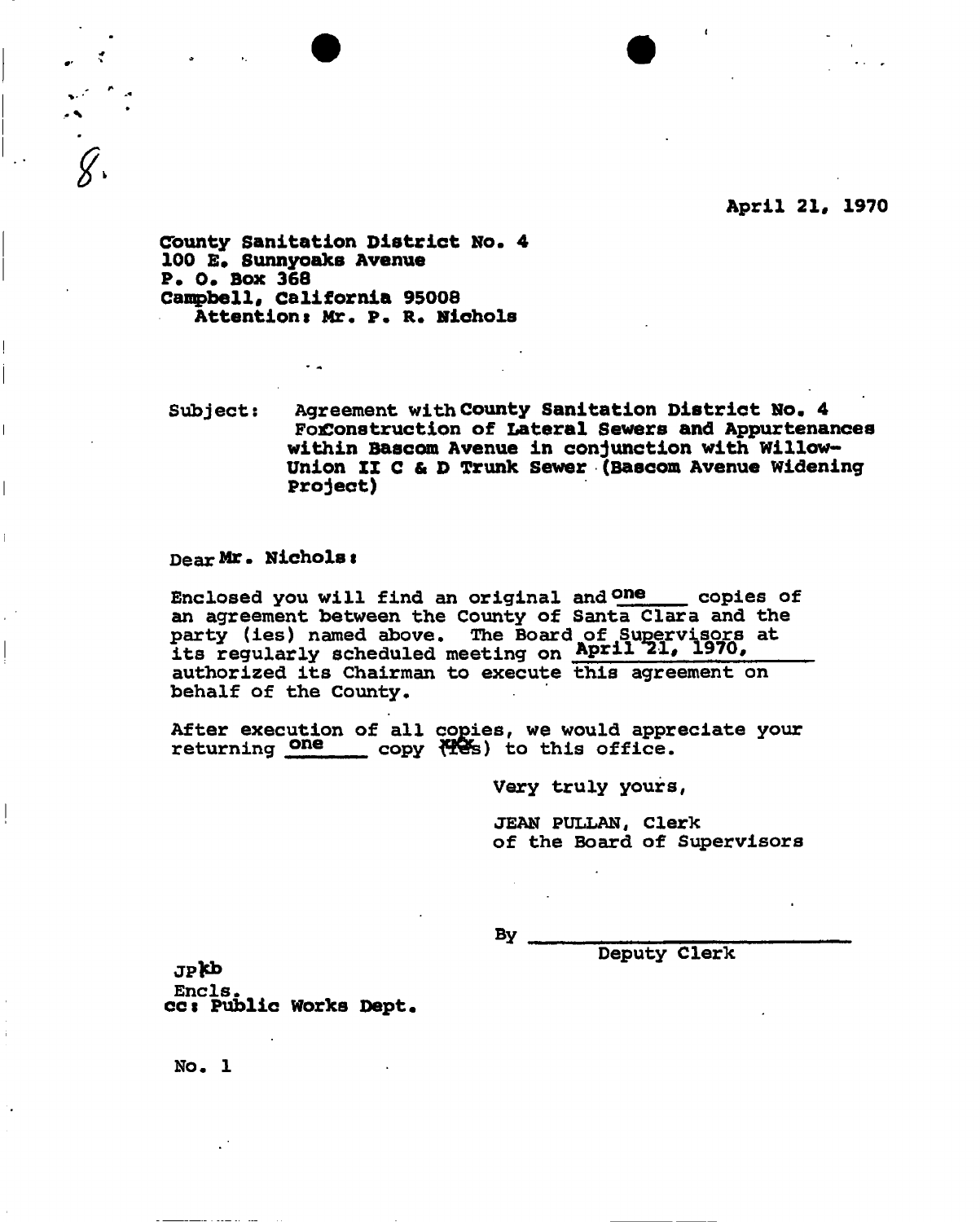|                        | County of Santa Clos                                                                                                                                                                                                                                          |                        |          | Department of Public Works<br><b>County Office Building</b><br>20 West Hedding Street<br>San Jose, California 95119 |
|------------------------|---------------------------------------------------------------------------------------------------------------------------------------------------------------------------------------------------------------------------------------------------------------|------------------------|----------|---------------------------------------------------------------------------------------------------------------------|
| California             |                                                                                                                                                                                                                                                               | TRANSMITTAL MEMORANDUM |          | S.D. $1, 2$                                                                                                         |
|                        |                                                                                                                                                                                                                                                               | Page of                | DATE:    | April 8, 1970                                                                                                       |
| FOR:                   | BOARD OF SUPERVISORS AGENDA OF                                                                                                                                                                                                                                |                        | April 21 | 19 70                                                                                                               |
| FROM:                  | MONTINI, ENGINEERING, PUBLIC WORKS                                                                                                                                                                                                                            |                        |          |                                                                                                                     |
| TITLE:<br>DESCRIPTION: | AGREEMENT BETWEEN COUNTY SANITATION DISTRICT NO. 4 OF SANTA.<br>CLARA COUNTY, AND COUNTY OF SANTA CLARA, CALIFORNIA, RELATING<br>TO CONSTRUCTION OF LATERAL SEWERS AND APPURTENANCES WITHIN<br>BASCOM AVENUE IN CONJUNCTION WITH WILLOW-UNION<br><b>SEWER</b> |                        |          | II C & D TRUNK                                                                                                      |

This agreement provides for the payment of costs by the Courty of Santa Clara :o Sanitation District No. **4** for the extension of sanitary sewer laterals to the new right of way line of Bascom Avenue. The extension of the sanitary sewer laterals is necessary because of the proposed Bascom Avenue widening project. Total estimated cost to County *\ls* **\$3,289.** Funds are available in the Bascom Averue Road project.

Approval is recommended.

Return the executed documents to:

Sanitation District No. **4**  of Santa Clara County 100 East Sunnyoaks Ave. Campbell, California **95008** 

Attention: Mr. P. R. Nichols

LM: JYT:vlh

attachments '

| <b>LM</b> APPROVED:<br>JAMES POTT                                 | HOWARD CAMPEN                      |
|-------------------------------------------------------------------|------------------------------------|
| AGENDA DATA:<br>DATE:                                             | BOARD ACTION:                      |
| ITEM NO:<br>$\overline{\overset{\circ}{\mathbf{Q}}}$ 755 REV 2/69 |                                    |
|                                                                   | 1970 $\mathcal B$<br><b>APR 21</b> |